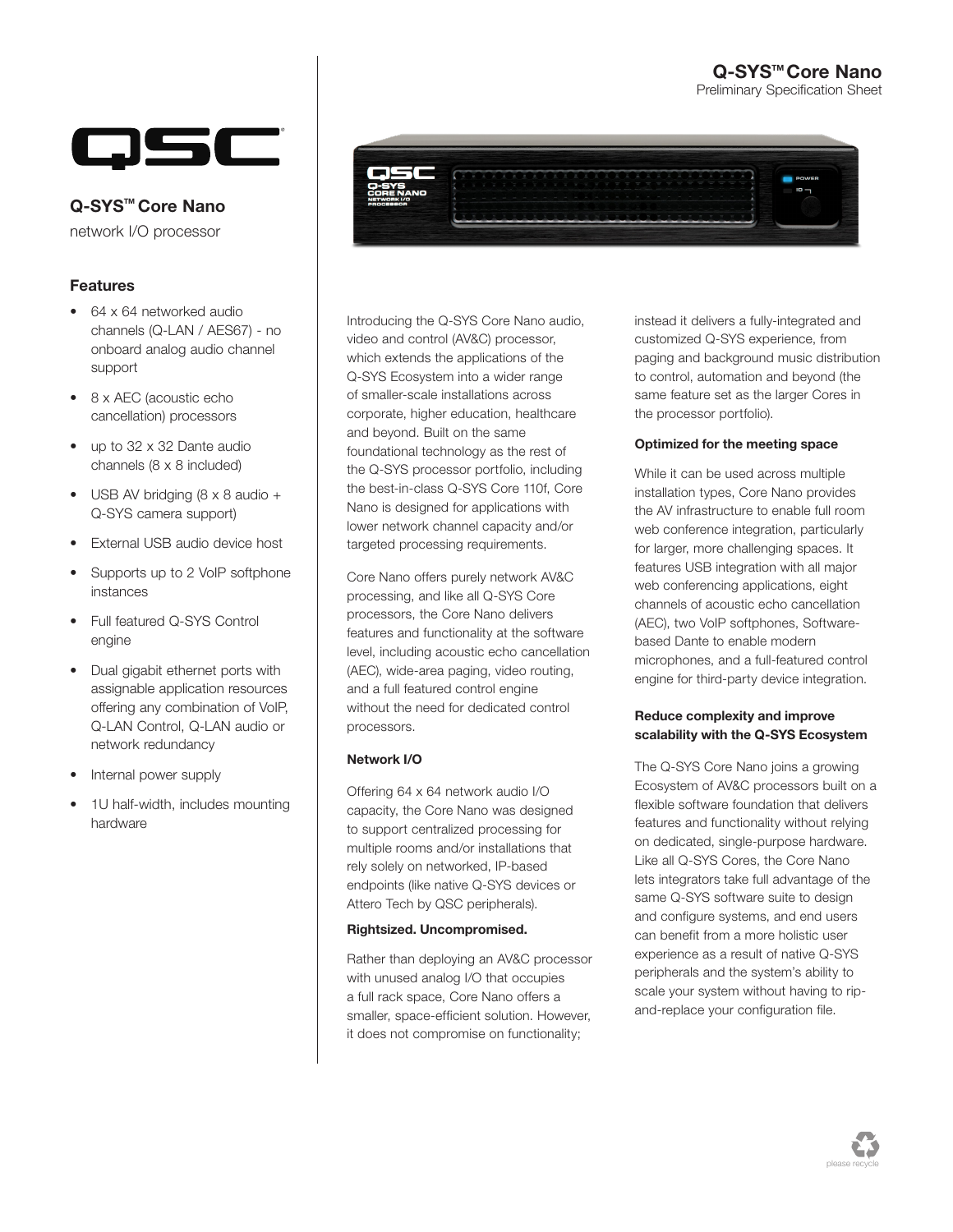# Q-SYS Core Nano Preliminary Specifications

| Q-LAN channels                  | 64 x 64                                                                                                                                                                                                                                                           |  |  |
|---------------------------------|-------------------------------------------------------------------------------------------------------------------------------------------------------------------------------------------------------------------------------------------------------------------|--|--|
| Dante channels                  | 8 x 8 (included); up to 32 x 32 with optional license                                                                                                                                                                                                             |  |  |
| <b>AEC</b> channels             | 8                                                                                                                                                                                                                                                                 |  |  |
| WAN / media stream channels     | $12 \times 12$                                                                                                                                                                                                                                                    |  |  |
| Network peripherals             | 32 (includes native Q-SYS cameras, I/O, NV, TSCs, paging stations, Extensions and plugins with their "Is<br>Managed" property set to "Yes". It does not include Streaming I/O, Loudspeakers, Scripts or plugins with their<br>"Is Managed" property set to "No".) |  |  |
| Audio recording / playback      | 4 ch recording / 16 ch playback (expandable to 32 ch with optional license - available Spring 2021)                                                                                                                                                               |  |  |
| Media drive capacity            | approximately 16 GB on the default drive (subject to change; upgrade options are available)                                                                                                                                                                       |  |  |
| <b>Control</b>                  |                                                                                                                                                                                                                                                                   |  |  |
| <b>RS-232</b>                   | 2 ports                                                                                                                                                                                                                                                           |  |  |
| <b>USB Inputs &amp; Outputs</b> |                                                                                                                                                                                                                                                                   |  |  |
| <b>USB B or C (audio)</b>       |                                                                                                                                                                                                                                                                   |  |  |
| Bit depth                       | 16 bit                                                                                                                                                                                                                                                            |  |  |
| Channel count                   | $8 \times 8$                                                                                                                                                                                                                                                      |  |  |
|                                 |                                                                                                                                                                                                                                                                   |  |  |
| Sample Rate                     | 48 kHz                                                                                                                                                                                                                                                            |  |  |
| <b>USB audio device hosting</b> | Support for standard USB headset, speakerphone on USB type A connection (one device at a time)                                                                                                                                                                    |  |  |
| Input                           |                                                                                                                                                                                                                                                                   |  |  |
| Sample rate                     | 48k or 16k, mono                                                                                                                                                                                                                                                  |  |  |
| Resolution                      | 8-bit, 16-bit, 24-bit, 32-bit, float                                                                                                                                                                                                                              |  |  |
| Format                          | little-endian, signed or unsigned                                                                                                                                                                                                                                 |  |  |
| Output                          |                                                                                                                                                                                                                                                                   |  |  |
| Sample rate                     | 48k only, stereo                                                                                                                                                                                                                                                  |  |  |
| Resolution                      | 8-bit, 16-bit, 24-bit, 32-bit, float                                                                                                                                                                                                                              |  |  |